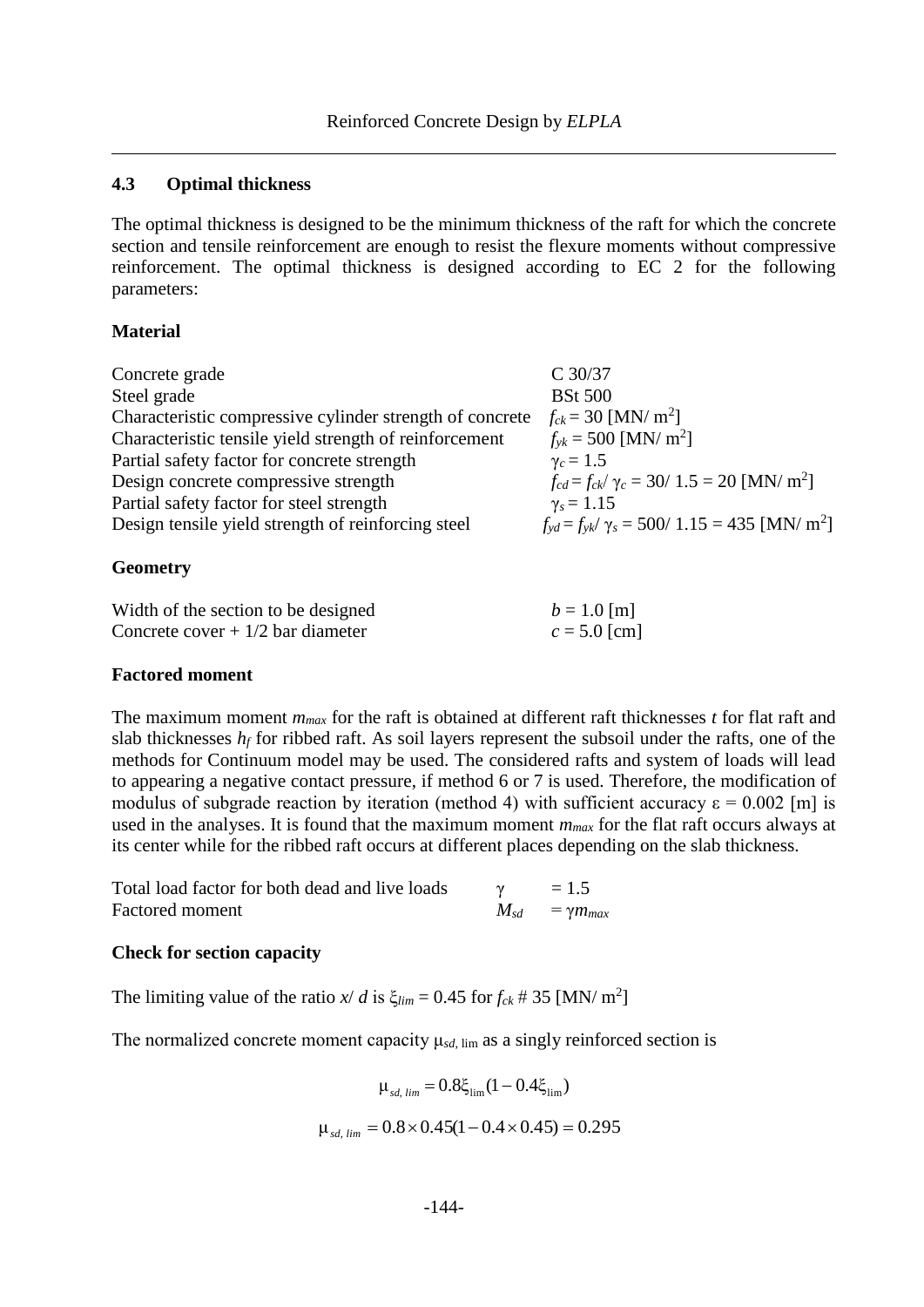

<span id="page-1-0"></span>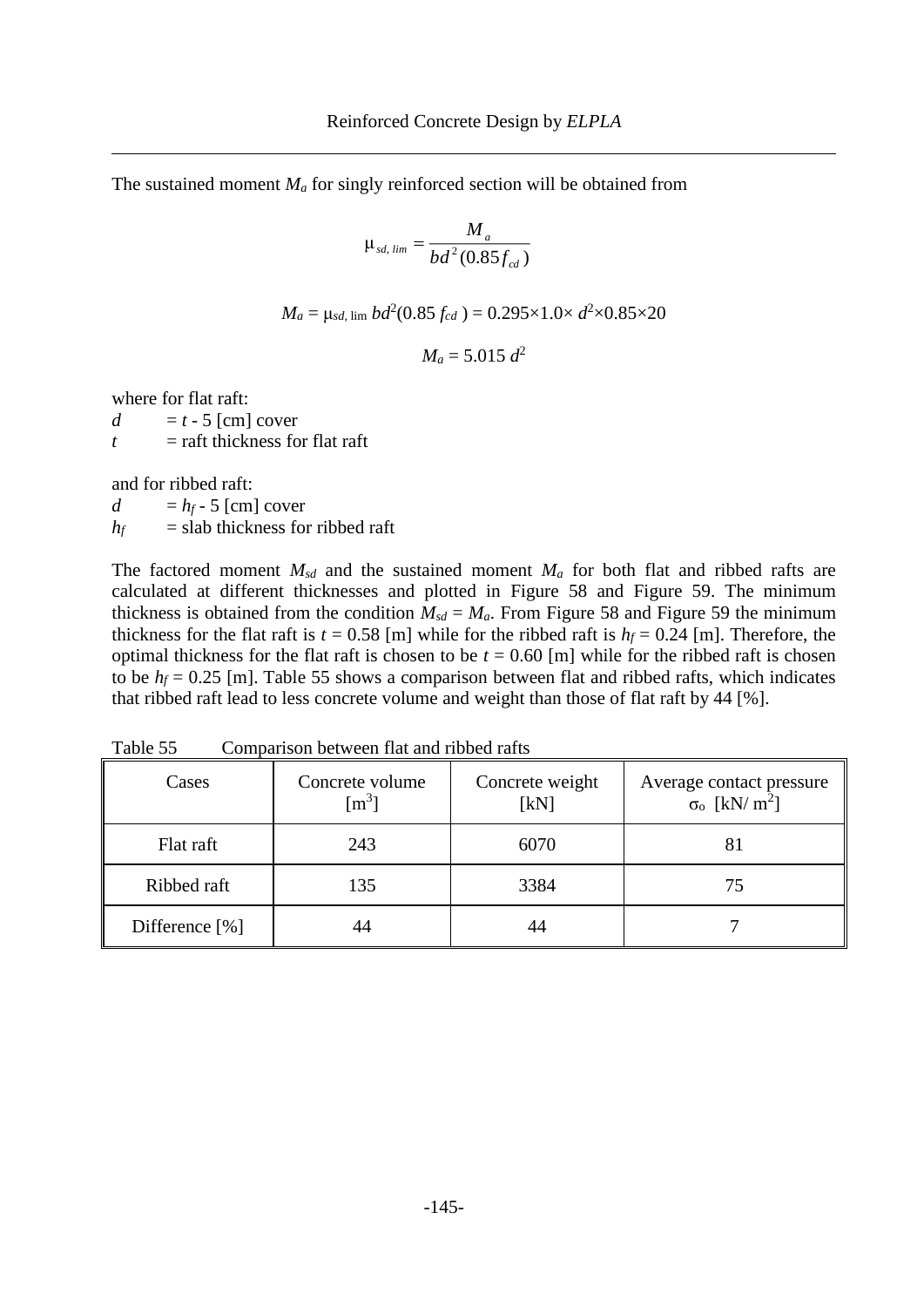# **2 Properties of the raft material**

The material of rafts is reinforcement concrete that has the following parameters:

| <i>Young's</i> modulus of concrete | Eь                                                                | $= 3.2 \times 10^7$ [kN/ m <sup>2</sup> ] |                      |
|------------------------------------|-------------------------------------------------------------------|-------------------------------------------|----------------------|
| <i>Poisson's</i> ratio of concrete | Vh                                                                | $= 0.20$                                  | $1 - 1$              |
| Shear modulus of concrete          | $G_b = 0.5 E_b (1 + v_b) = 1.3 \times 10^7$ [kN/ m <sup>2</sup> ] |                                           |                      |
| Unit weight of concrete            | $\gamma_h$                                                        | $= 25$                                    | [kN/m <sup>3</sup> ] |

## **3 Soil properties**

The rafts rest on three soil layers consisting of silty sand, silt and clay, respectively. A rigid base of sandstone is found under the clay layer. [Figure 50](#page-3-0) shows soil layers under rafts while [Table](#page-2-0)  [53](#page-2-0) shows the soil parameters. *Poisson's* ratio is constant for all soil layers. The effect of reloading of the soil and limit depth of the soil layers are taken into account. The general soil parameters are:

| <i>Poisson's</i> ratio                             | Ve    | $= 0.30$ [-] |
|----------------------------------------------------|-------|--------------|
| Level of foundation depth under the ground surface | $d_f$ | $= 2.50$ [m] |
| Level of water table under the ground surface      | GW    | $= 2.20$ [m] |

| Layer<br>No.   | Type of<br>soil | Depth of<br>layer under<br>the ground |                                        | Modulus of compressibility<br>of the soil for | Unit weight<br>above<br>ground water | Unit weight<br>under                                            |
|----------------|-----------------|---------------------------------------|----------------------------------------|-----------------------------------------------|--------------------------------------|-----------------------------------------------------------------|
|                |                 | surface<br>$z$ [m]                    | Loading<br>$E_s$ [kN/ m <sup>2</sup> ] | Reloading<br>$W_s$ [kN/ m <sup>2</sup> ]      | $\gamma_s$ [kN/ m <sup>3</sup> ]     | ground<br>water<br>$\gamma'$ <sub>s</sub> [kN/ m <sup>3</sup> ] |
|                | Silty sand      | 4.00                                  | 60 000                                 | 150 000                                       | 19                                   | 11                                                              |
| $\overline{2}$ | Silt            | 6.00                                  | 10 000                                 | 20 000                                        |                                      | 8                                                               |
| 3              | Clay            | 20.0                                  | 5 0 0 0                                | 10 000                                        |                                      | 9                                                               |

<span id="page-2-0"></span>

| Table 53 |  | Soil properties |
|----------|--|-----------------|
|----------|--|-----------------|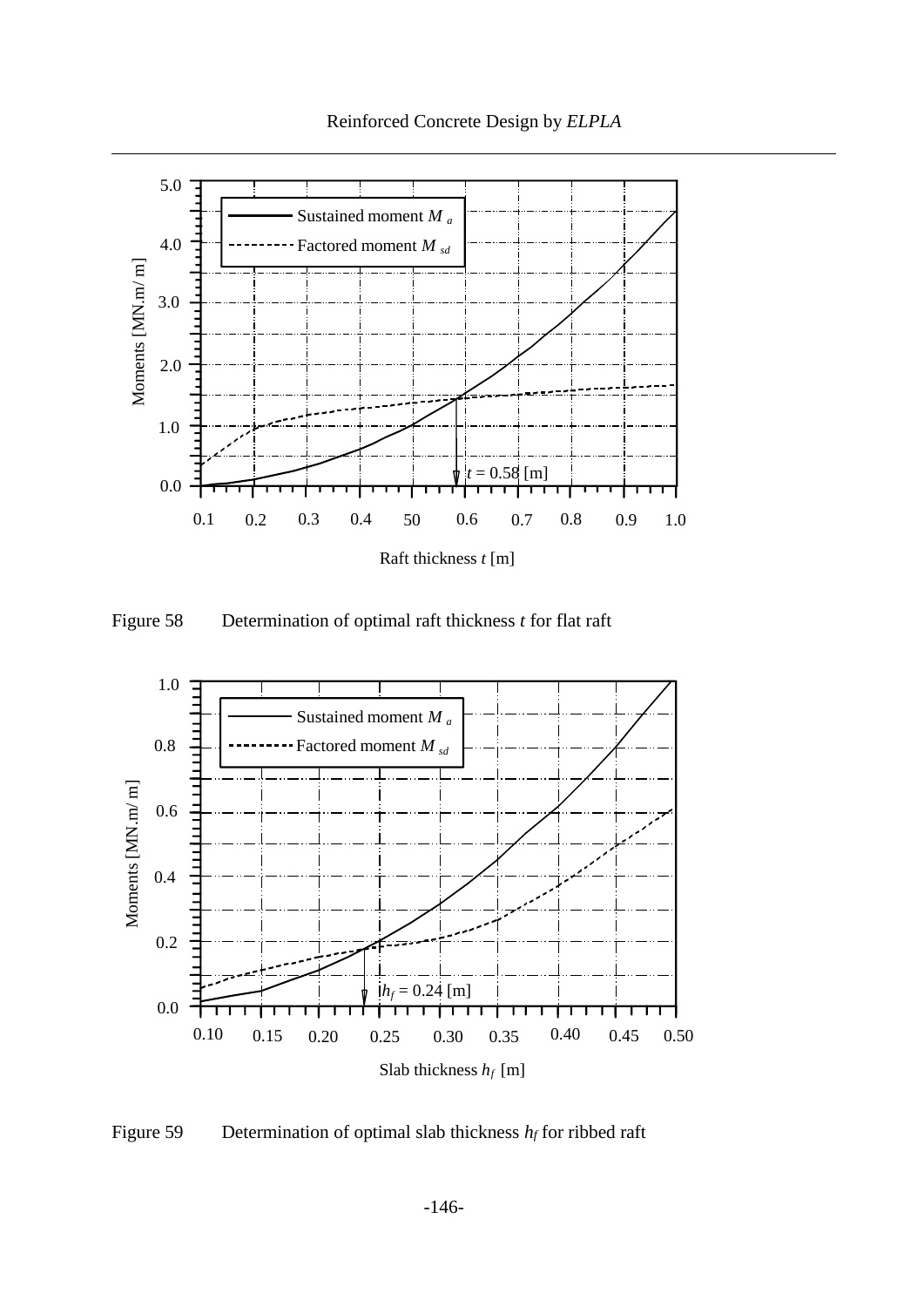

<span id="page-3-0"></span>Figure 50 Soil layers and soil parameters under rafts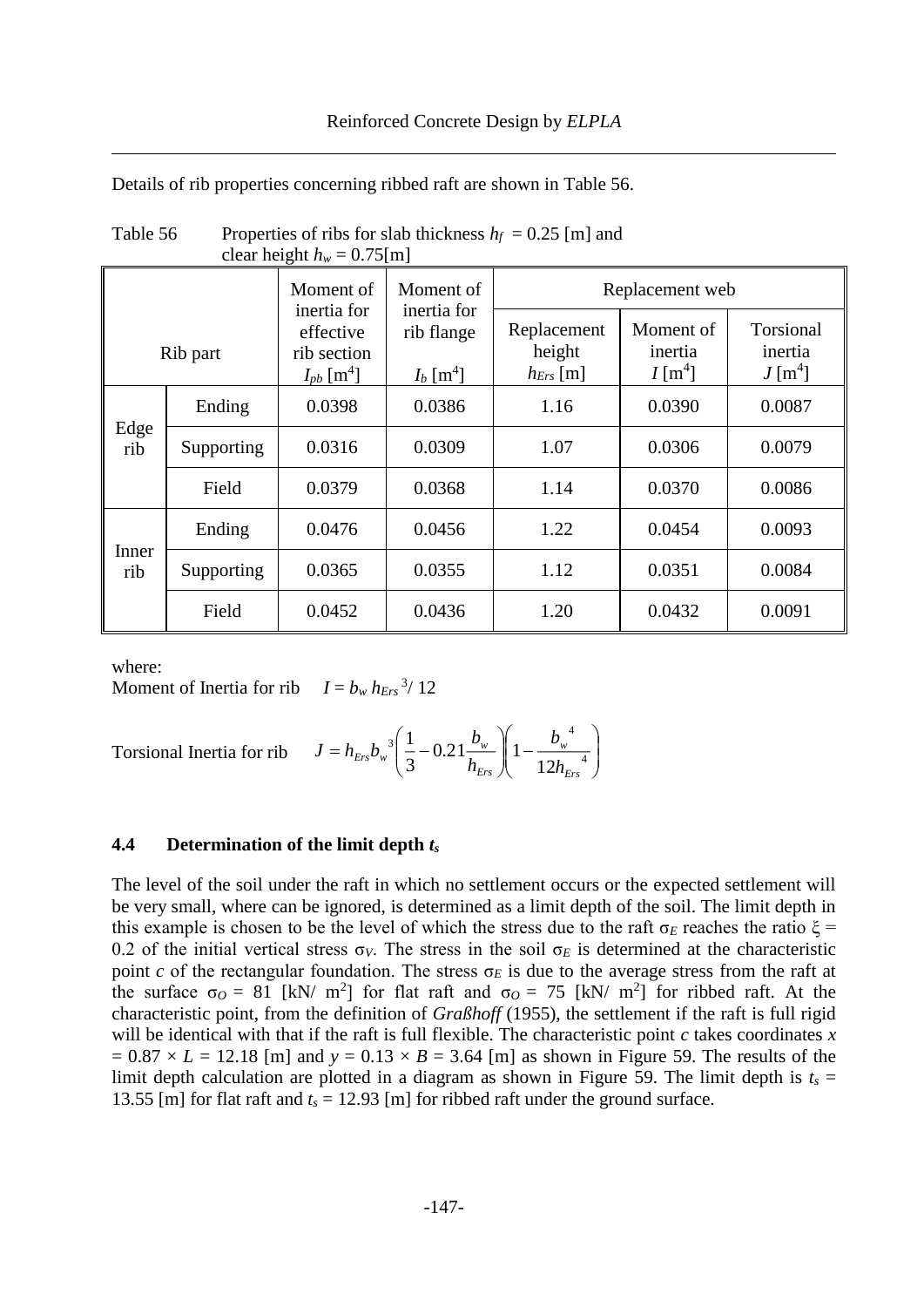# **4 Analysis of the raft**

## **4.1 Modeling of ribs**

For modeling of ribs, different possibilities can be applied as follows:

- i) The raft is analyzed first separately by considering the ribs as non-displaceable or elastic line supports. Then, the obtained support reactions apply to equivalent girders. This mathematical model supposes that the rib has more significant stiffness than that of the raft. In this case, a linear contact pressure under the raft may be assumed in the analysis (Conventional method 1), where the interaction between the raft and the subsoil is not taken into account
- ii) Using a combination of two types of finite elements representing the system of a ribbed raft. The raft is represented by plate bending elements according to the two-dimensional nature of the raft. Beam elements are used to represent the rib action along the raft
- iii) Using a thicker line of plate elements representing the rib action along the raft. Then, for design of the rib, the required internal forces are determined from the plate element results. This model is reasonable for a wide rib
- iv) Using a three-dimensional shell model of block elements with six degrees of freedom at each node to represent the rib and raft together. This model gives an exact representation of the rib behavior but it is complicated

In this example the analysis of the ribbed raft is carried out using a combination of plate and beam elements. [Figure 51](#page-5-0) shows FE-Nets of flat and ribbed rafts. Each raft is subdivided into 312 plate elements. For the ribbed raft, the ribs are considered through inserting additional 138 beam elements along the location of the ribs on the FE-Net.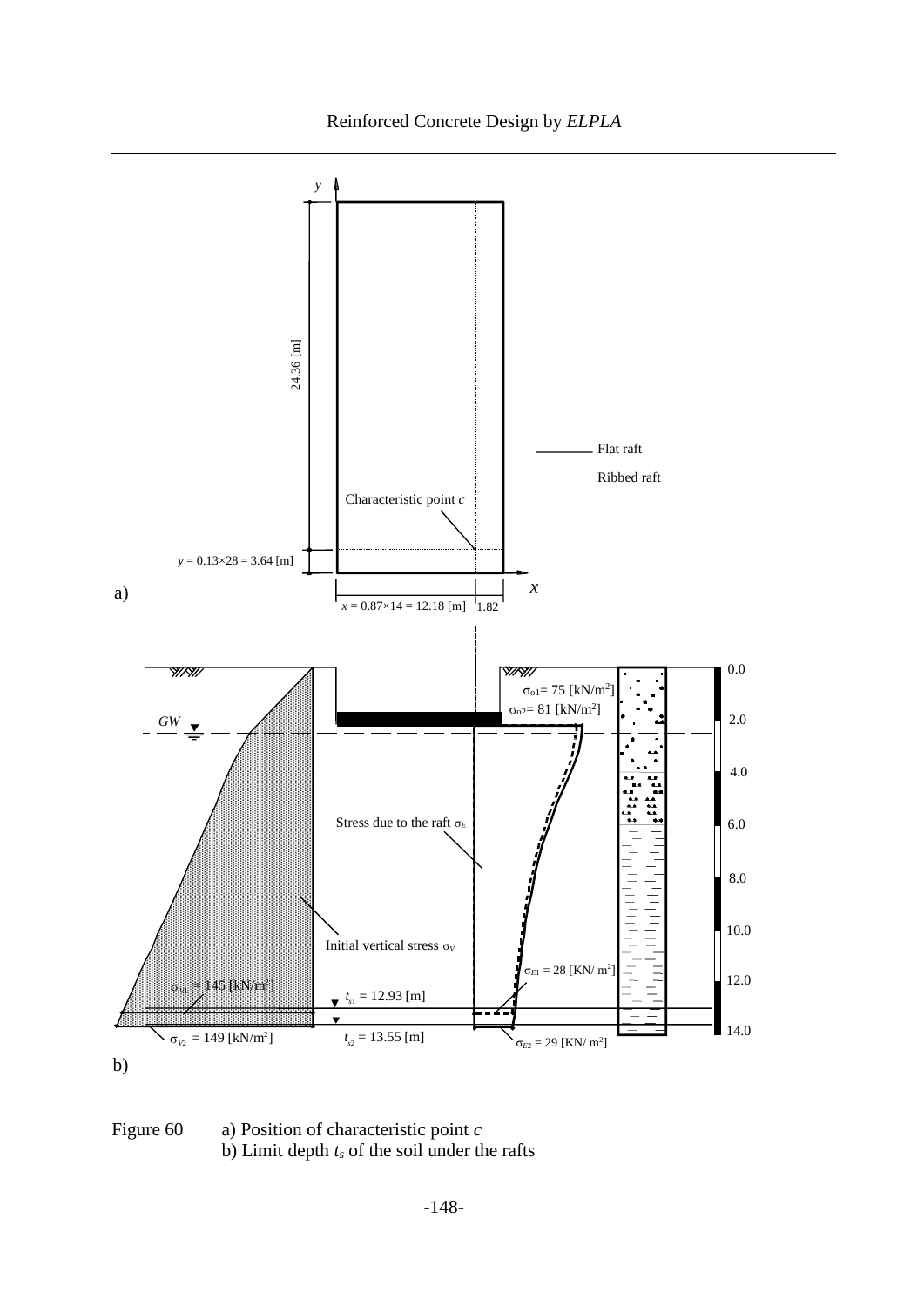

<span id="page-5-0"></span>Figure 51 a) Flat raft with loads, dimensions and FE-Net b) Ribbed raft, arrangement of beam elements, dimensions and FE-Net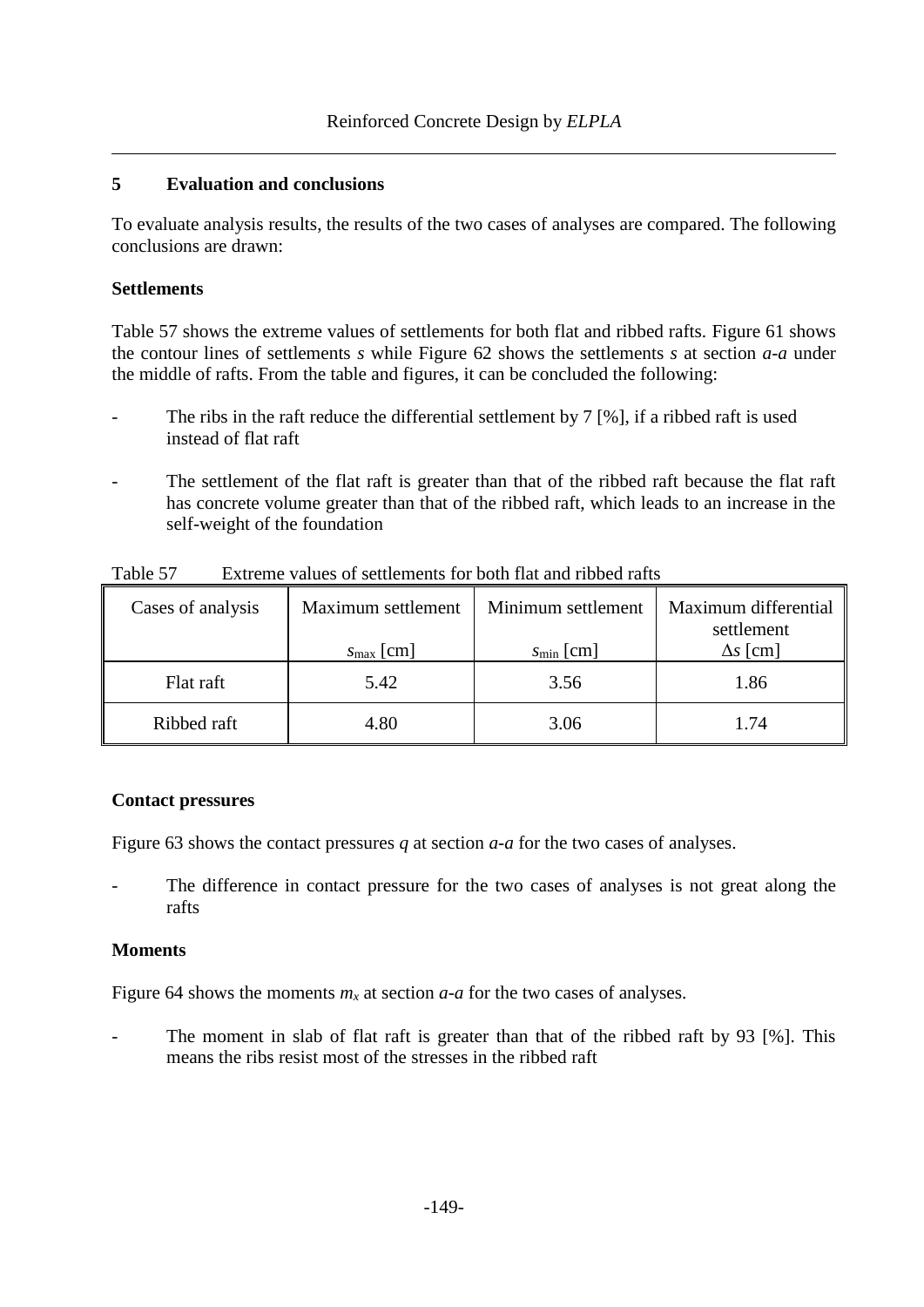## **4.2 Determination of replacement rib height** *hErs*

To simulate the rib stiffness on the FE-Net by using additional beam elements, the actual properties of the beam elements must be determined. The stiffness of the rib can be obtained through a replacement beam arranged in the center plane of the plate. The dimensions of the replacement beam can be taken as in DIN 1075 or EC 2. This can be carried out by determining firstly the moment of inertia for the effective section of the rib *Ipb* that contains two parts, flange and web [\(Figure 52\)](#page-7-0). The rib section may be L-section or inverted T-section. Then, the replacement height of the web *hErs* can be determined by equating the section of inertia *Ipb* to two equivalent moments of inertia. The first moment of inertia *I<sup>p</sup>* corresponds a rectangular flange of dimensions  $b_{\text{eff}}$  and  $h_f$  while the second moment of inertia *I* corresponds a rectangular web of dimensions  $b_w$  and  $h_{Ers}$ . The replacement height of the web  $h_{Ers}$  must be higher than the sum of slab thickness  $h_f$  and clear height of the rib  $h_w$ . In the finite element model of the ribbed raft, the rib is represented by beam element that has the property of  $b_w$  and  $h_{Ers}$  while the flange is already included in the plate finite element.

According to EC 2 the rib is defined by different stiffness distribution along its length, depending on the points of zero moment at the rib, where the effective flange width of the rib depends on the position of this point. This stiffness can be determined approximately independent of the load geometry at different spans. Guidelines for calculating effective spans *l*<sup>o</sup> and flange widths *beff* are given in [Figure 52](#page-7-0) and [Figure 53,](#page-7-1) while [Table 54](#page-6-0) shows effective spans and flange widths of ribs at different rib parts for the raft.

| Rib part        | Effective rib span       | Effective flange width<br>$b_{\text{eff}}$ [m] |                                             |  |
|-----------------|--------------------------|------------------------------------------------|---------------------------------------------|--|
|                 | $l_0$ [m]                | Edge rib<br>$b_{\text{eff}} = b_w + l_o/10$    | Inner rib<br>$b_{\text{eff}} = b_w + l_o/5$ |  |
| Ending part     | $0.85 l_1 = 5.95$        | 0.895                                          | 1.49                                        |  |
| Supporting part | $0.15 (l_1 + l_2) = 2.1$ | 0.51                                           | 0.72                                        |  |
| Field part      | $0.7 l_2 = 4.9$          | 0.79                                           | 1.28                                        |  |

<span id="page-6-0"></span>Table 54 Effective span and flange width of the rib

| where in Table 54:    |              |
|-----------------------|--------------|
| $l_1 = l_2 = 7.0$ [m] | Rib span     |
| $b_w = 0.30$ [m]      | Width of rib |

[Figure 54](#page-8-0) and [Figure 55](#page-8-1) show the moment of inertia ratios  $r = I_{pb}/I$  at different clear heights  $h_w$ . From these figures, it can be concluded that the small clear height *h<sup>w</sup>* has a great influence on the ratio *r*. The replacement heights  $h_{Ers}$  for different clear heights  $h_w$  are plotted as curves in Figure [56](#page-9-0) and [Figure 57.](#page-9-1) These curves indicate that the maximum replacement height occurs when the clear height  $h_w$  is about 0.75 − 0.80 [m]. At this clear height, the dimensions of the rib are considered optimal.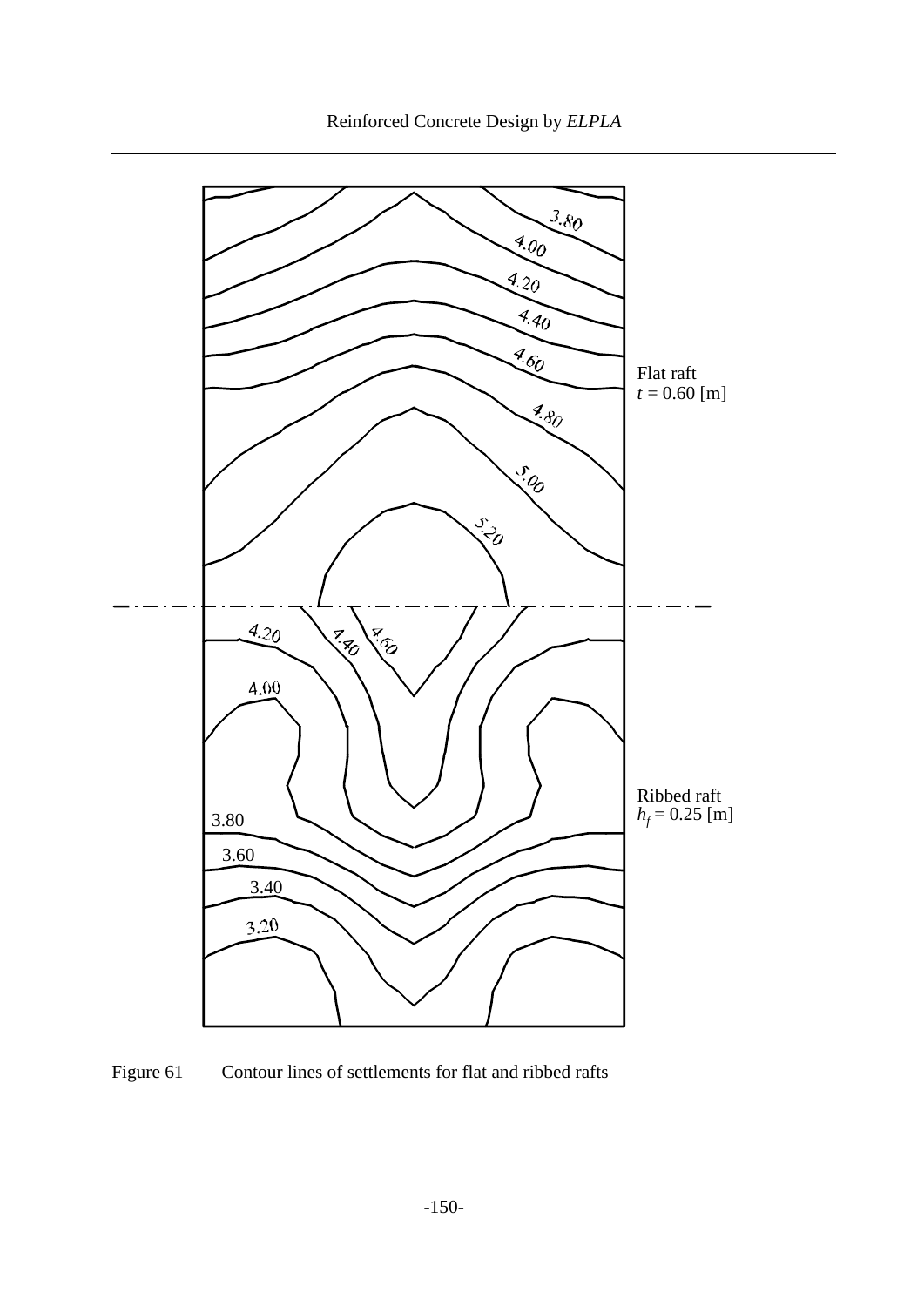

<span id="page-7-0"></span>Figure 52 Determination of replacement height *hErs*



<span id="page-7-1"></span>Figure 53 Definition of effective span *l*<sup>o</sup>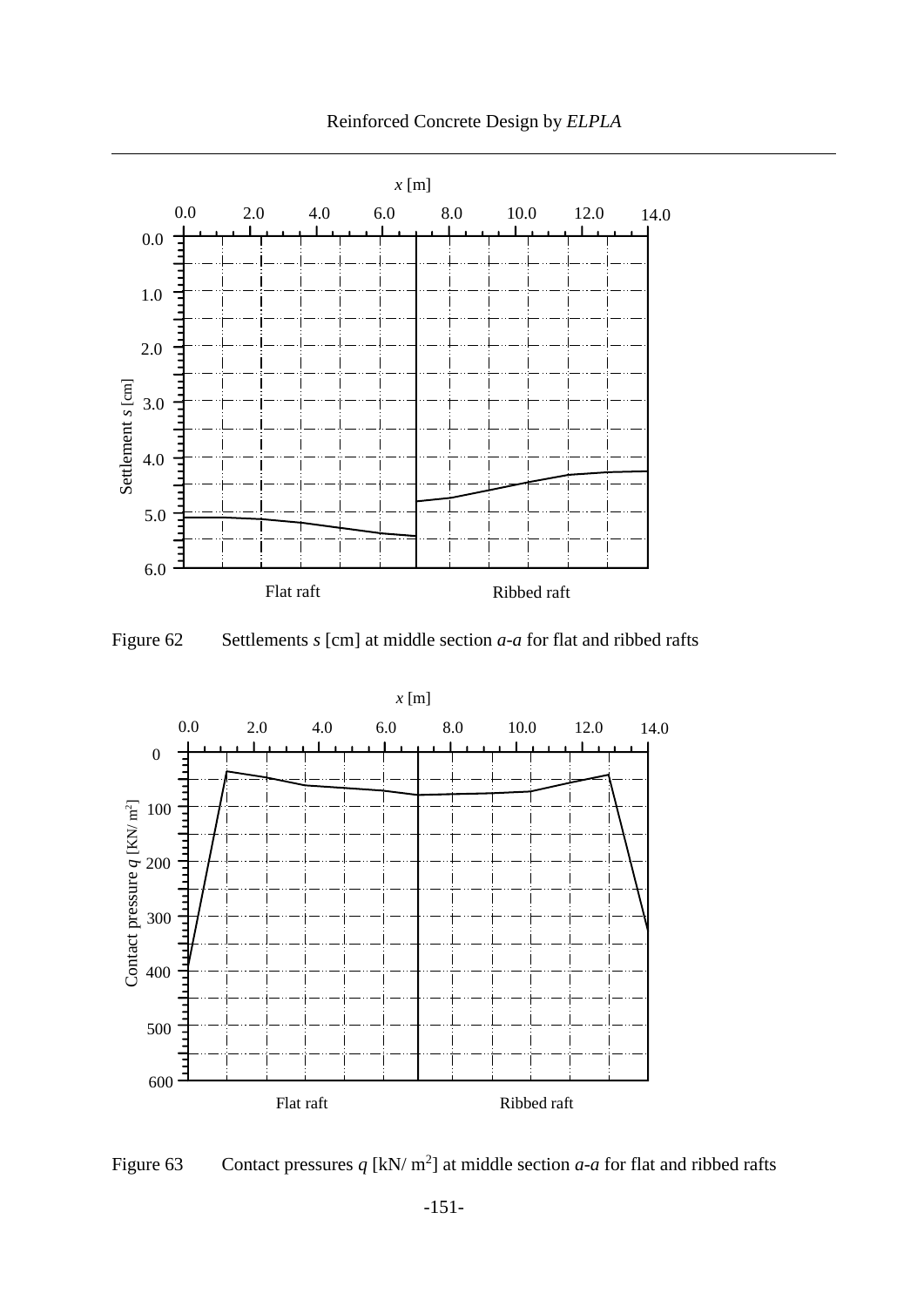

<span id="page-8-0"></span>Figure 54 Moment of inertia ratio  $r = I_{pb}/I$  for edge ribs



<span id="page-8-1"></span>Figure 55 Moment of inertia ratio  $r = I_{pb}/I$  for inner ribs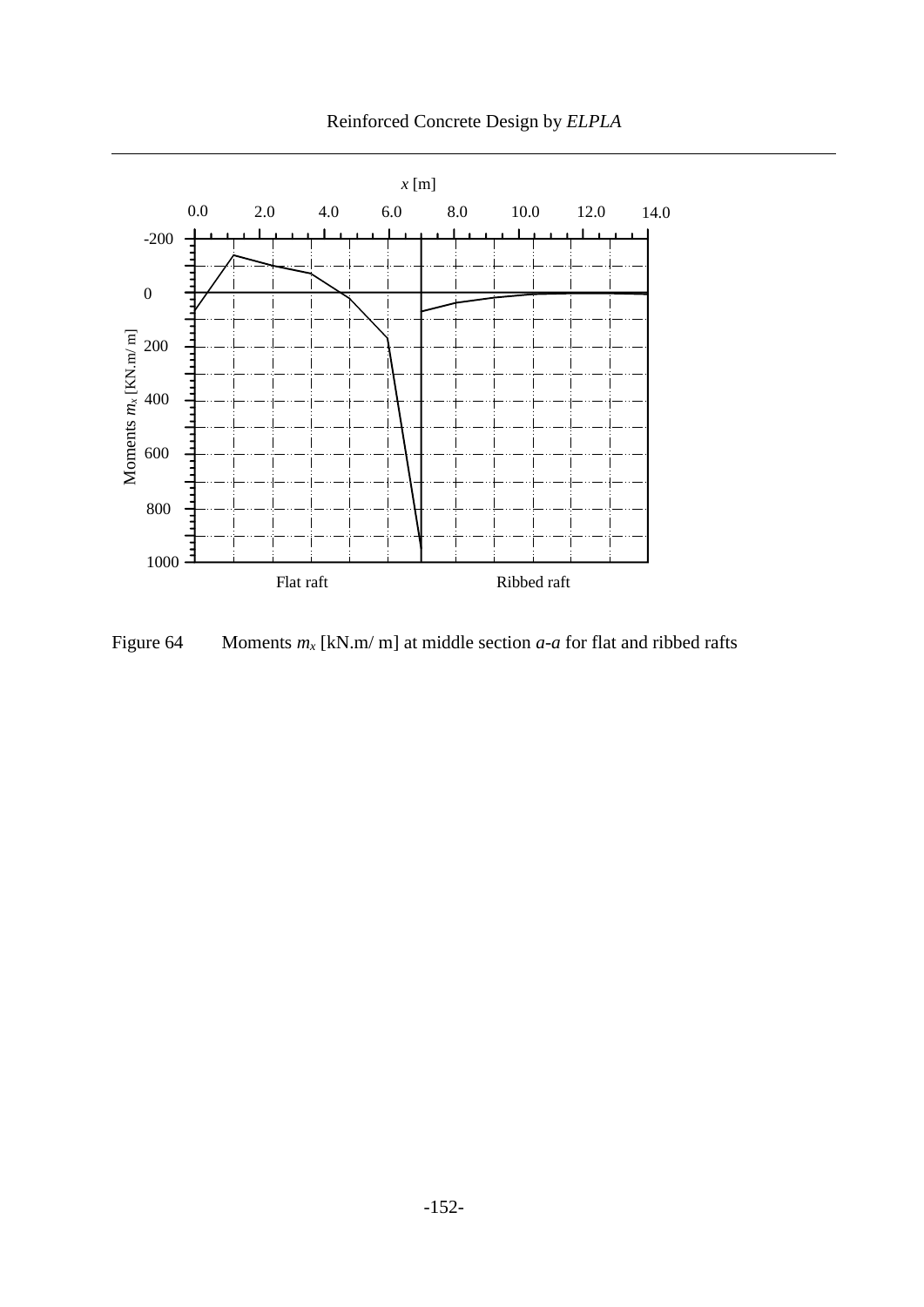

<span id="page-9-0"></span>Figure 56 Replacement height *hErs* for edge ribs



<span id="page-9-1"></span>Figure 57 Replacement height *hErs* for inner ribs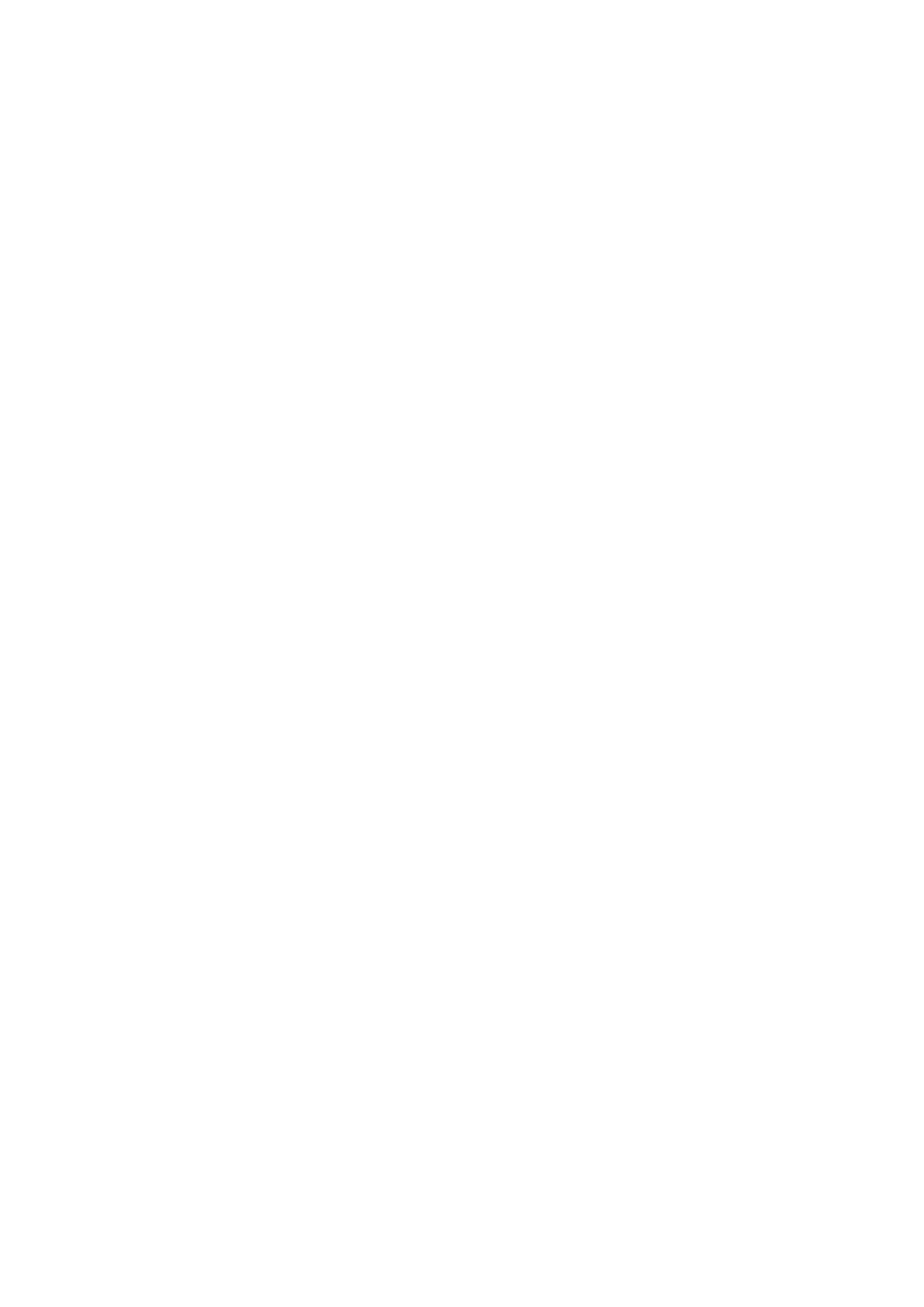#### **4.3 Optimal thickness**

The optimal thickness is designed to be the minimum thickness of the raft for which the concrete section and tensile reinforcement are enough to resist the flexure moments without compressive reinforcement. The optimal thickness is designed according to EC 2 for the following parameters:

#### **Material**

| Concrete grade                                           | $C$ 30/37                                                             |
|----------------------------------------------------------|-----------------------------------------------------------------------|
| Steel grade                                              | <b>BSt 500</b>                                                        |
| Characteristic compressive cylinder strength of concrete | $f_{ck} = 30$ [MN/ m <sup>2</sup> ]                                   |
| Characteristic tensile yield strength of reinforcement   | $f_{vk} = 500$ [MN/ m <sup>2</sup> ]                                  |
| Partial safety factor for concrete strength              | $\gamma_c = 1.5$                                                      |
| Design concrete compressive strength                     | $f_{cd} = f_{ck} / \gamma_c = 30 / 1.5 = 20$ [MN/ m <sup>2</sup> ]    |
| Partial safety factor for steel strength                 | $\gamma_s = 1.15$                                                     |
| Design tensile yield strength of reinforcing steel       | $f_{yd} = f_{yk} / \gamma_s = 500 / 1.15 = 435$ [MN/ m <sup>2</sup> ] |
|                                                          |                                                                       |

#### **Geometry**

| Width of the section to be designed | $b = 1.0$ [m]  |
|-------------------------------------|----------------|
| Concrete cover $+1/2$ bar diameter  | $c = 5.0$ [cm] |

#### **Factored moment**

The maximum moment *mmax* for the raft is obtained at different raft thicknesses *t* for flat raft and slab thicknesses  $h_f$  for ribbed raft. As soil layers represent the subsoil under the rafts, one of the methods for Continuum model may be used. The considered rafts and system of loads will lead to appearing a negative contact pressure, if method 6 or 7 is used. Therefore, the modification of modulus of subgrade reaction by iteration (method 4) with sufficient accuracy  $\epsilon = 0.002$  [m] is used in the analyses. It is found that the maximum moment *mmax* for the flat raft occurs always at its center while for the ribbed raft occurs at different places depending on the slab thickness.

| Total load factor for both dead and live loads |          | $= 1.5$            |
|------------------------------------------------|----------|--------------------|
| Factored moment                                | $M_{sd}$ | $= \gamma m_{max}$ |

#### **Check for section capacity**

The limiting value of the ratio *x*/ *d* is  $\xi_{lim} = 0.45$  for  $f_{ck} \neq 35$  [MN/ m<sup>2</sup>]

The normalized concrete moment capacity μ*sd,* lim as a singly reinforced section is

$$
\mu_{sd, \, lim} = 0.8 \xi_{\text{lim}} (1 - 0.4 \xi_{\text{lim}})
$$

$$
\mu_{sd, \, lim} = 0.8 \times 0.45 (1 - 0.4 \times 0.45) = 0.295
$$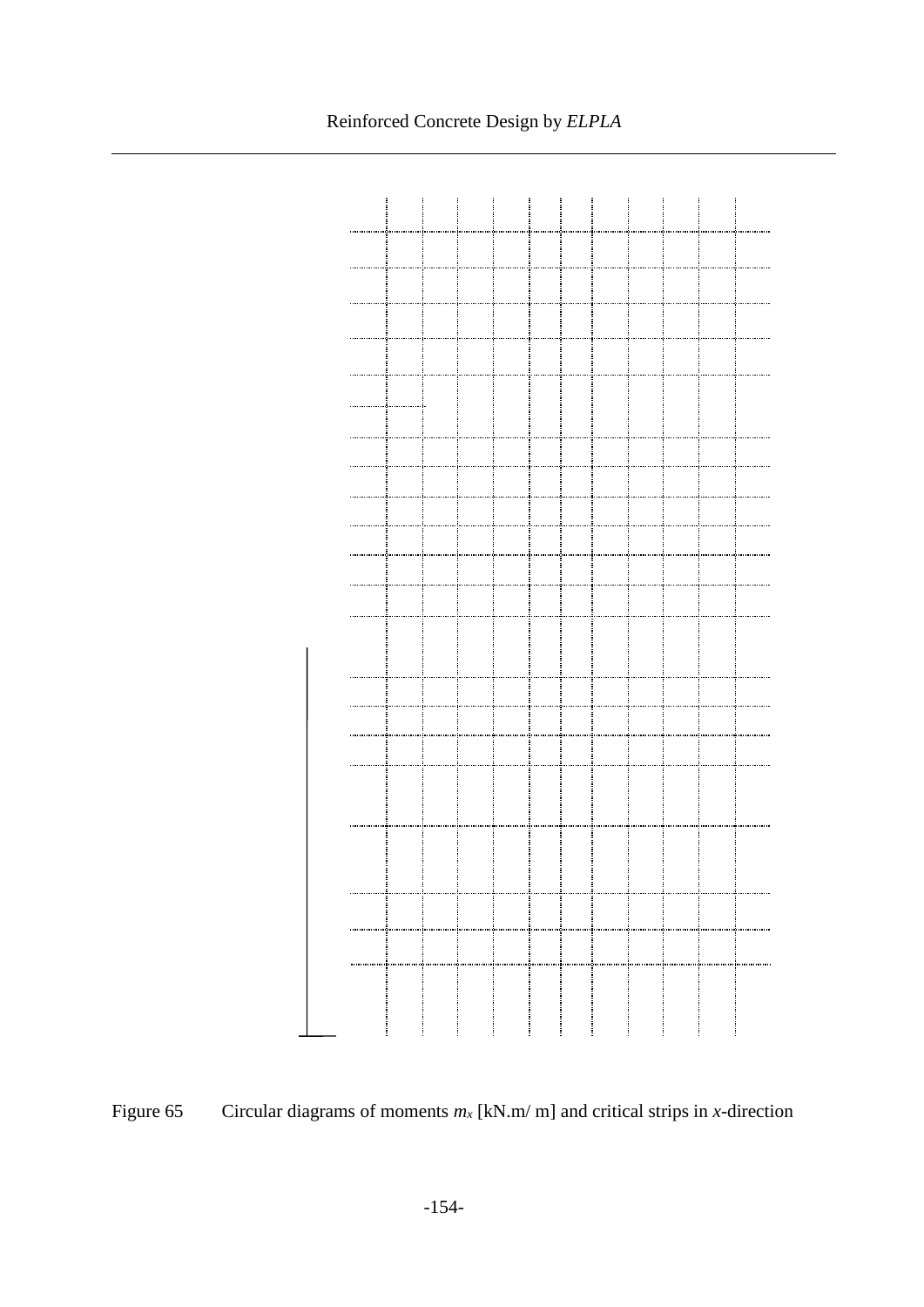The sustained moment *M<sup>a</sup>* for singly reinforced section will be obtained from

$$
\mu_{sd, lim} = \frac{M_a}{bd^2(0.85f_{cd})}
$$
  

$$
M_a = \mu_{sd, lim} bd^2(0.85f_{cd}) = 0.295 \times 1.0 \times d^2 \times 0.85 \times 20
$$
  

$$
M_a = 5.015 d^2
$$

where for flat raft:

 $d = t - 5$  [cm] cover  $t = \text{raft thickness}$  for flat raft

and for ribbed raft:

 $d = h_f - 5$  [cm] cover  $h_f$  = slab thickness for ribbed raft

The factored moment  $M_{sd}$  and the sustained moment  $M_a$  for both flat and ribbed rafts are calculated at different thicknesses and plotted in [Figure 58](#page-12-0) and [Figure 59.](#page-12-1) The minimum thickness is obtained from the condition  $M_{sd} = M_a$ . From [Figure 58](#page-12-0) and [Figure 59](#page-12-1) the minimum thickness for the flat raft is  $t = 0.58$  [m] while for the ribbed raft is  $h_f = 0.24$  [m]. Therefore, the optimal thickness for the flat raft is chosen to be  $t = 0.60$  [m] while for the ribbed raft is chosen to be  $h_f = 0.25$  [m]. [Table 55](#page-11-0) shows a comparison between flat and ribbed rafts, which indicates that ribbed raft lead to less concrete volume and weight than those of flat raft by 44 [%].

| Cases          | Concrete volume<br>$\lceil m^3 \rceil$ | Concrete weight<br>[kN] | Average contact pressure<br>$\sigma_0$ [kN/ m <sup>2</sup> ] |
|----------------|----------------------------------------|-------------------------|--------------------------------------------------------------|
| Flat raft      | 243                                    | 6070                    |                                                              |
| Ribbed raft    | 135                                    |                         |                                                              |
| Difference [%] | 44                                     | 44                      |                                                              |

<span id="page-11-0"></span>Table 55 Comparison between flat and ribbed rafts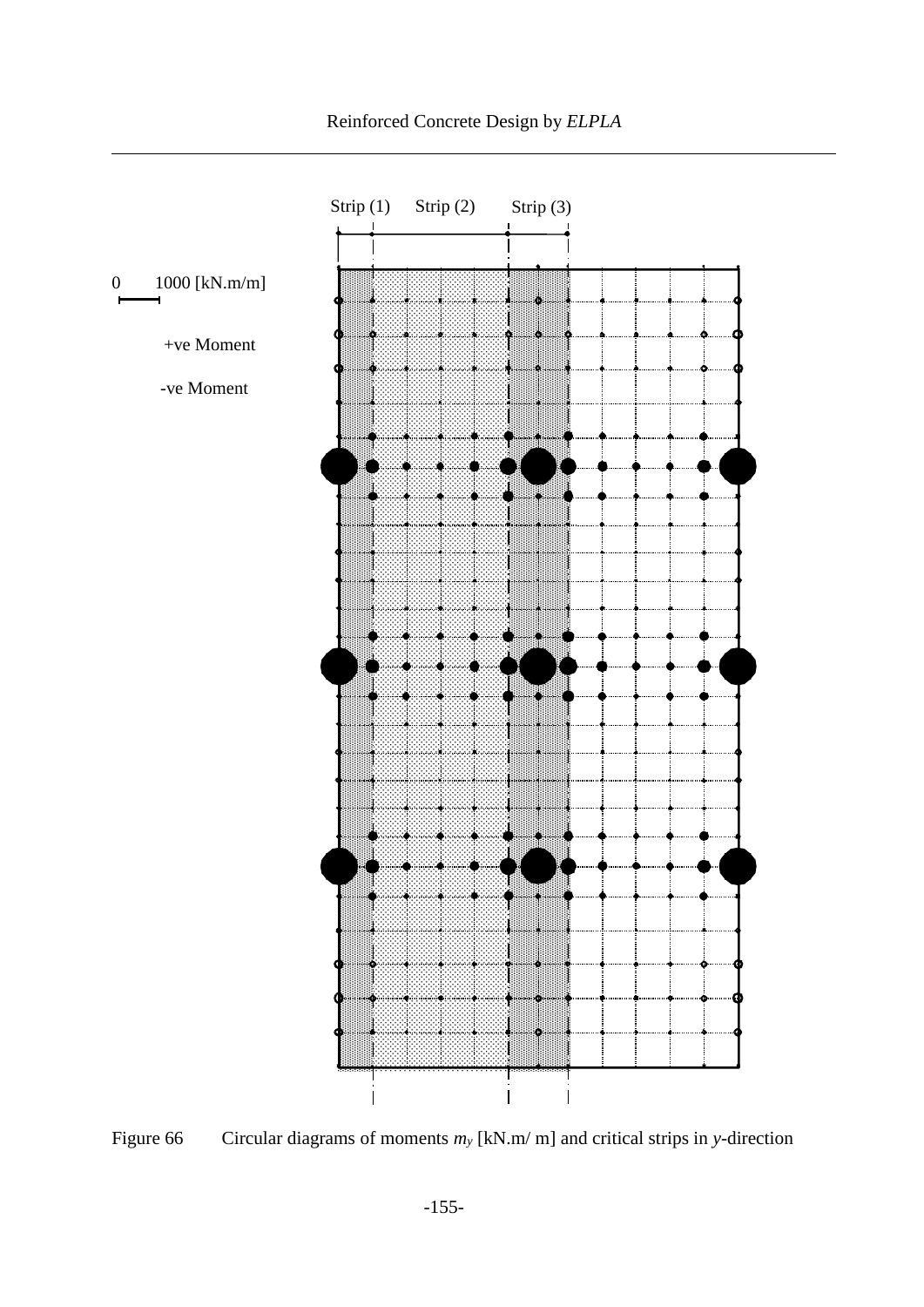Reinforced Concrete Design by *ELPLA*



<span id="page-12-0"></span>Figure 58 Determination of optimal raft thickness *t* for flat raft



<span id="page-12-1"></span>Figure 59 Determination of optimal slab thickness *h<sup>f</sup>* for ribbed raft